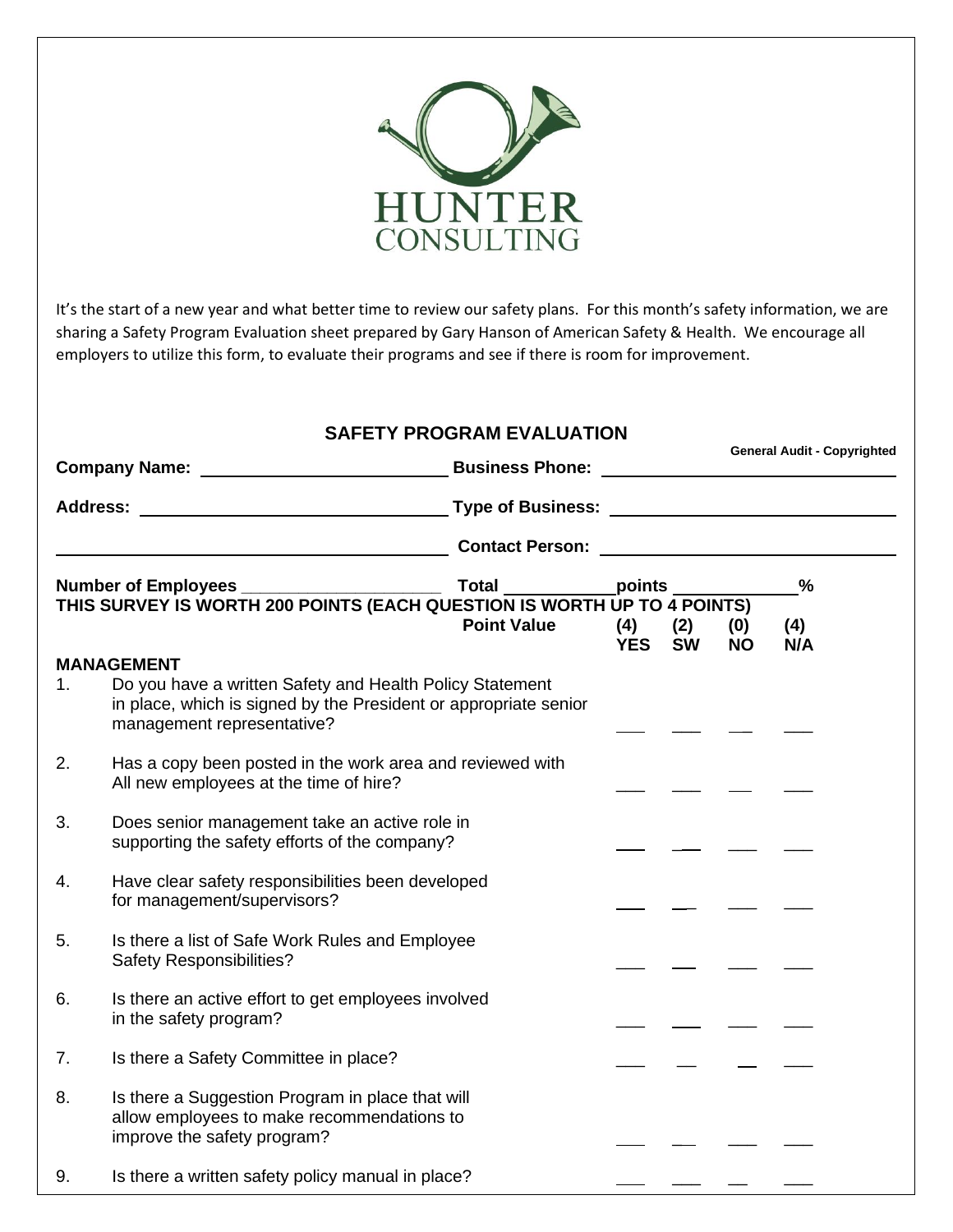| 10.      | Have job specific safety guidelines been written<br>for the specific jobs?                                                                                                            |  |  |
|----------|---------------------------------------------------------------------------------------------------------------------------------------------------------------------------------------|--|--|
| 11.      | Has an appropriate level management individual<br>been designated as the company Safety Coordinator?                                                                                  |  |  |
| 12.      | Has this individual received training in these<br>responsibilities and duties?                                                                                                        |  |  |
| 13.      | Does this employee have the authority necessary<br>to ensure company safety policies are implemented<br>and enforced?                                                                 |  |  |
| 14.      | Is there a Transitional Duty program in place?                                                                                                                                        |  |  |
| 15.      | Is there a safety/housekeeping inspection program<br>in place?                                                                                                                        |  |  |
| 16.      | Are items noted on the inspection corrected as soon as possible?                                                                                                                      |  |  |
| 17.      | Is there a Monthly Injury Report generated, reviewed<br>for repeat injury types and individuals and communicated<br>to all management and hourly employees?                           |  |  |
| 18.      | Are all accidents investigated properly and a detailed<br>accident report filled out?                                                                                                 |  |  |
| 19.      | Are employees with safety related problems<br>counseled on their behavior?                                                                                                            |  |  |
| 20.      | Is a background check done on employees<br>required to drive a company vehicle?                                                                                                       |  |  |
| Training |                                                                                                                                                                                       |  |  |
| 21.      | Is there a New Employee Safety Orientation training program<br>in place covering the company's safety program, specific job<br>safety procedures and required OSHA mandated training? |  |  |
| 22.      | Has any management employee been trained in<br>how to conduct employee safety training?                                                                                               |  |  |
| 23.      | Have employees been trained in proper lifting procedures?                                                                                                                             |  |  |
| 24.      | Is there an employee safety handbook given out<br>to all new employees?                                                                                                               |  |  |
| 25.      | Have appropriate employees been trained in the<br>proper use of fire extinguishers?                                                                                                   |  |  |
| 26.      | Are employees trained in the proper handling, storage<br>and emergency procedures for flammable liquids?                                                                              |  |  |
| 27.      | Have employees been trained in the proper use<br>and inspection of portable ladders?                                                                                                  |  |  |
|          |                                                                                                                                                                                       |  |  |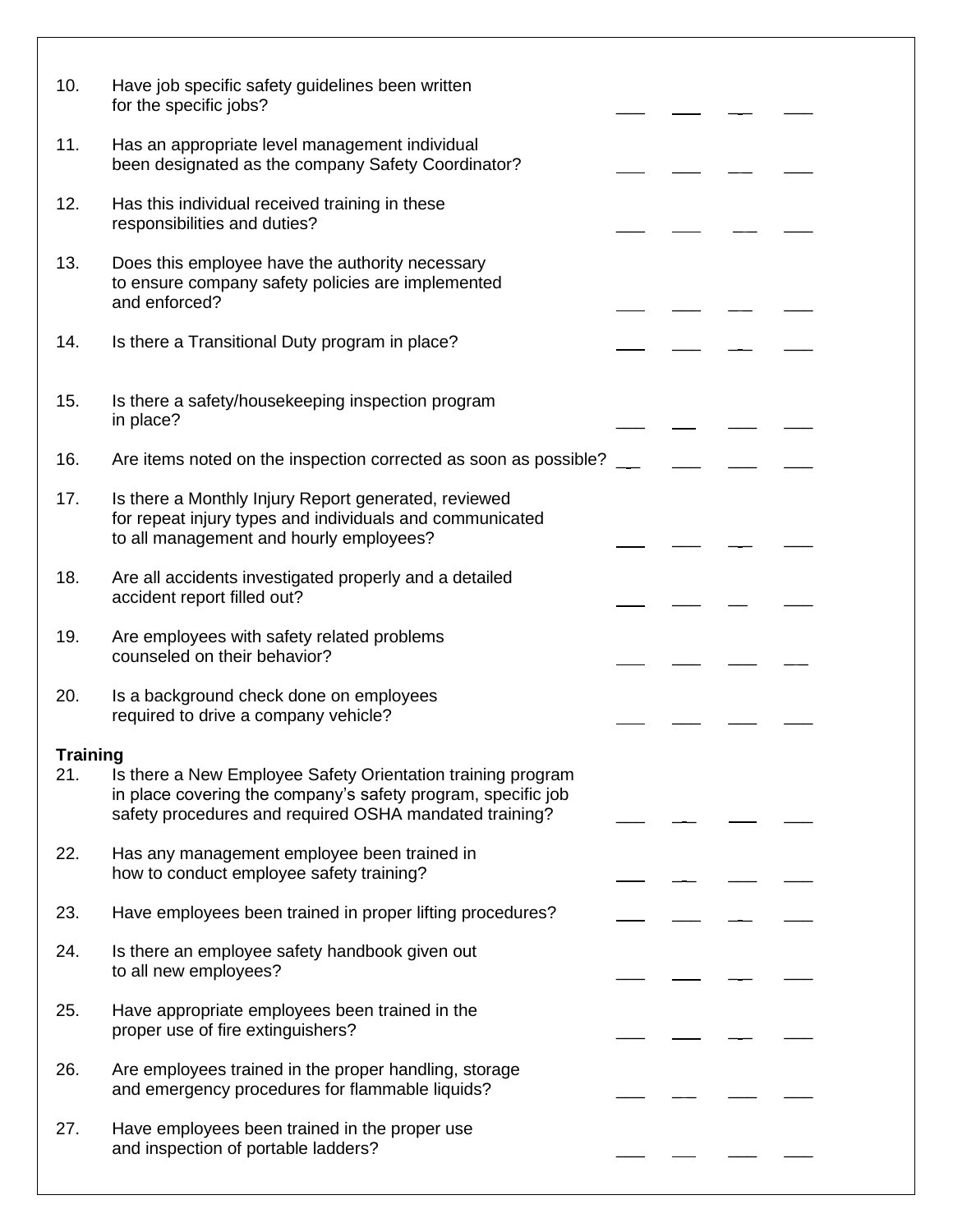| <b>OSHA</b><br>28. | Are emergency telephone numbers posted in                                                                         |  |  |
|--------------------|-------------------------------------------------------------------------------------------------------------------|--|--|
|                    | the facility?                                                                                                     |  |  |
| 29.                | Are fire extinguishers hung up in a clear area?                                                                   |  |  |
| 30.                | Are fire extinguishers inspected monthly?                                                                         |  |  |
| 31.                | Are the OSHA 300 Logs up to date for the past<br>5 years? (For companies required to complete<br>& post the log). |  |  |
| 32.                | Are adequate first aid supplies provided and<br>located in accessible areas for employees?                        |  |  |
| 33.                | Is there an inspection program for hand and<br>portable power tools?                                              |  |  |
| 34.                | Is there a written Emergency Evacuation Program?                                                                  |  |  |
| 35.                | Is annual refresher training conducted covering<br>the emergency evacuation plan?                                 |  |  |
| 36.                | Is all machinery guarded or supplied with acceptable<br>alternative protection?                                   |  |  |
| 37.                | Is there a written Hazard Communication Program in place?                                                         |  |  |
| 38.                | Have all employees been trained in Hazard<br>Communication per OSHA guidelines?                                   |  |  |
| 39.                | Are SDSs up to date & available for review and all<br>containers of Hazardous Chemicals labeled properly?         |  |  |
| 40.                | Do you have a written Forklift Program in place?                                                                  |  |  |
| 41.                | Have all employees been trained and certified in<br>forklift operation?                                           |  |  |
| 42.                | Have guidelines been developed for the use of<br>Personal Protective Equipment?                                   |  |  |
| 43.                | Have employees been trained in the proper use,<br>care and sanitation of Personal Protective Equipment?           |  |  |
| 44.                | Is there a Bloodborne Pathogens Program in place?                                                                 |  |  |
| 45.                | Have employees been trained in protective measures?                                                               |  |  |
| 46.                | Is there a written Lockout/Tagout Program in place?                                                               |  |  |
| 47.                | Have written Lockout/Tagout Procedures been developed<br>for all equipment requiring a written procedure.         |  |  |
| 48.                | Have all authorized, affected, and other employees<br>been trained?                                               |  |  |
| 49.                | Is there a written Confined Space Entry Program?                                                                  |  |  |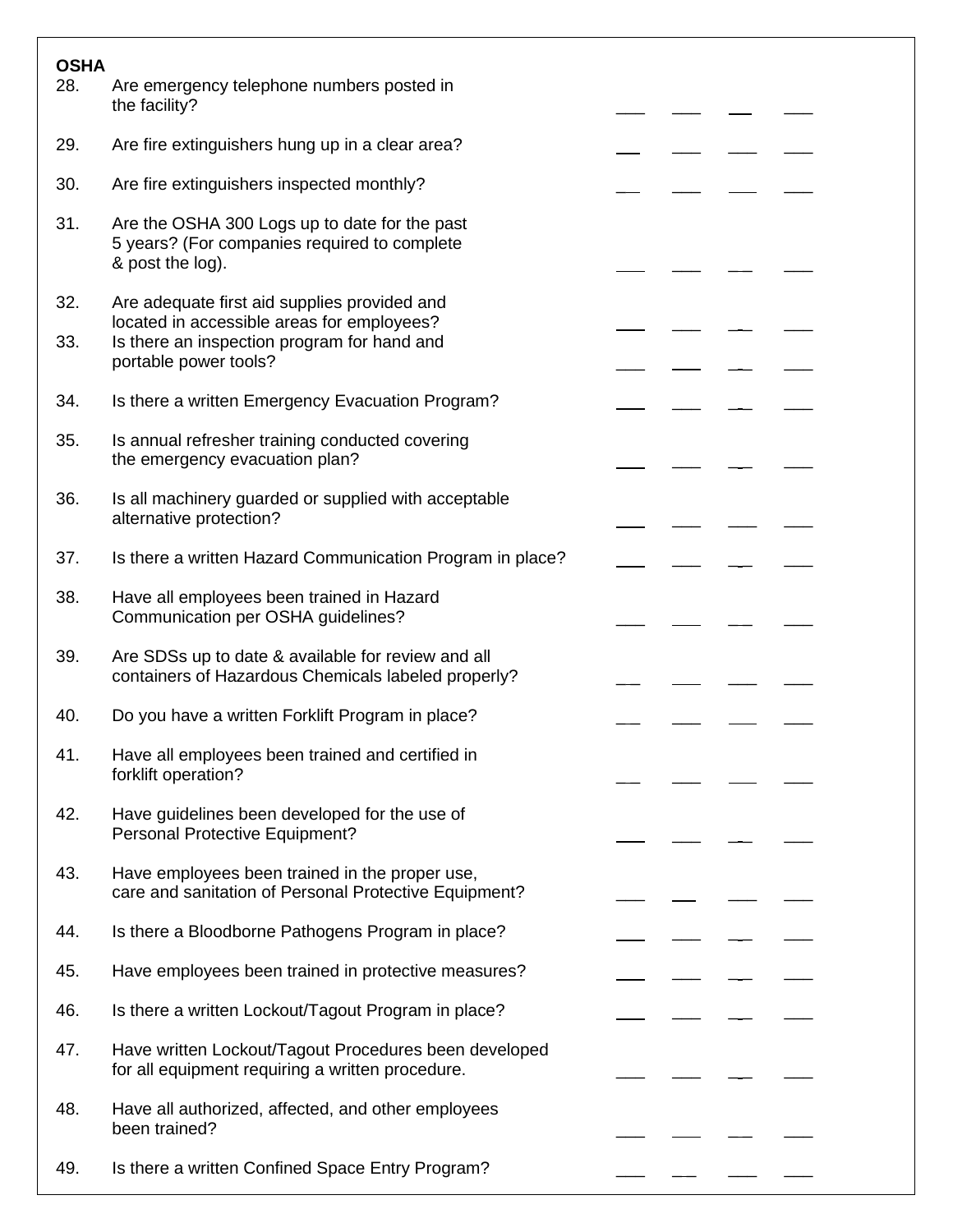| 50.                      |                                  |                    | Safe Work Practices and Arc Flash Hazards?                                                                             | Have all Qualified Employees been trained in all Electrical                                                                    |                                                                                                                                                                                                                                                                                        |             |
|--------------------------|----------------------------------|--------------------|------------------------------------------------------------------------------------------------------------------------|--------------------------------------------------------------------------------------------------------------------------------|----------------------------------------------------------------------------------------------------------------------------------------------------------------------------------------------------------------------------------------------------------------------------------------|-------------|
|                          |                                  | <b>YES</b>         |                                                                                                                        | $NO$ $SW = SOMEWHAT$                                                                                                           | $N/A = NOT APPLICATION$                                                                                                                                                                                                                                                                |             |
| $180 - 200$<br>160 - 179 | 140 - 159                        | <b>139 - Below</b> | <b>Program Evaluation - Total 200 Points</b><br>Outstanding<br>Good<br><b>Needs Improvement</b><br>Needs a lot of help |                                                                                                                                |                                                                                                                                                                                                                                                                                        | Copyrighted |
|                          |                                  |                    |                                                                                                                        | <b>SAFETY INSPECTION GUIDELINES</b>                                                                                            |                                                                                                                                                                                                                                                                                        |             |
|                          |                                  |                    |                                                                                                                        |                                                                                                                                | Dept.: _______________________________Supervisor: __________________________Date: __________________                                                                                                                                                                                   |             |
|                          | Housekeeping:<br>Yes No N/A      |                    |                                                                                                                        | 1. Are all aisles free of obstructions and kept clear?                                                                         |                                                                                                                                                                                                                                                                                        |             |
|                          |                                  |                    | accessible area?                                                                                                       |                                                                                                                                | 2. Are fire extinguishers inspected monthly and located in an easily                                                                                                                                                                                                                   |             |
|                          |                                  |                    |                                                                                                                        | 4. Are equipment and machines clear and free of oil leaks?                                                                     | 3. Are there adequate trash containers and emptied on a regular basis?<br>5. Are supplies and tools stored properly and out of the way?<br>6. Is there adequate lighting in the area to perform the work required?<br>7. Are aisles and routes to exits clearly marked and kept clear? |             |
|                          | Comments:                        |                    |                                                                                                                        | 8. Are exit doors clearly marked and kept clear at all times?<br>10. Are flammable liquids stored safely in proper containers? | 9. Is scrap placed in proper storage bins and kept out of the aisleway?                                                                                                                                                                                                                |             |
|                          |                                  |                    |                                                                                                                        |                                                                                                                                |                                                                                                                                                                                                                                                                                        |             |
|                          | <b>Work Areas:</b><br>Yes No N/A |                    |                                                                                                                        |                                                                                                                                |                                                                                                                                                                                                                                                                                        |             |
|                          |                                  |                    |                                                                                                                        | 1. Are floors free of holes or obstacles?                                                                                      |                                                                                                                                                                                                                                                                                        |             |
|                          |                                  |                    |                                                                                                                        |                                                                                                                                | 2. Do stairs have proper handrails and where necessary, guardrails?                                                                                                                                                                                                                    |             |
|                          |                                  |                    | weight capacity?                                                                                                       |                                                                                                                                | 3. Are storage racks maintained in a safe condition and labeled for                                                                                                                                                                                                                    |             |
|                          |                                  |                    |                                                                                                                        | 4. Are platforms and floor openings guarded properly?                                                                          |                                                                                                                                                                                                                                                                                        |             |
|                          |                                  |                    |                                                                                                                        | 5. Are Emergency Evacuation maps posted?                                                                                       | 6. Are all compressed gas cylinders stored and properly chained with their                                                                                                                                                                                                             |             |
|                          |                                  |                    |                                                                                                                        | cap guards in place when not in use?                                                                                           |                                                                                                                                                                                                                                                                                        |             |
|                          |                                  |                    |                                                                                                                        | 7. Are SDS's available for employee review?                                                                                    |                                                                                                                                                                                                                                                                                        |             |
|                          |                                  |                    |                                                                                                                        |                                                                                                                                | 8. Are containers of Hazardous Chemicals labeled properly?                                                                                                                                                                                                                             |             |
|                          |                                  |                    |                                                                                                                        | 9. Are eyewash stations working properly and kept clear?                                                                       |                                                                                                                                                                                                                                                                                        |             |
|                          |                                  |                    |                                                                                                                        | 10. Are first aid supplies in good order?                                                                                      |                                                                                                                                                                                                                                                                                        |             |
|                          |                                  |                    | Procedure?                                                                                                             |                                                                                                                                | 11. Are written lockout/tagout procedures by each machine requiring a written                                                                                                                                                                                                          |             |
|                          |                                  |                    |                                                                                                                        | Required - Confined Space"?                                                                                                    | 12. Do all Permit Required Confined Space locations have a sign - "Permit                                                                                                                                                                                                              |             |
|                          |                                  |                    |                                                                                                                        |                                                                                                                                | 13. Are forklifts inspected before each shift they are used on?                                                                                                                                                                                                                        |             |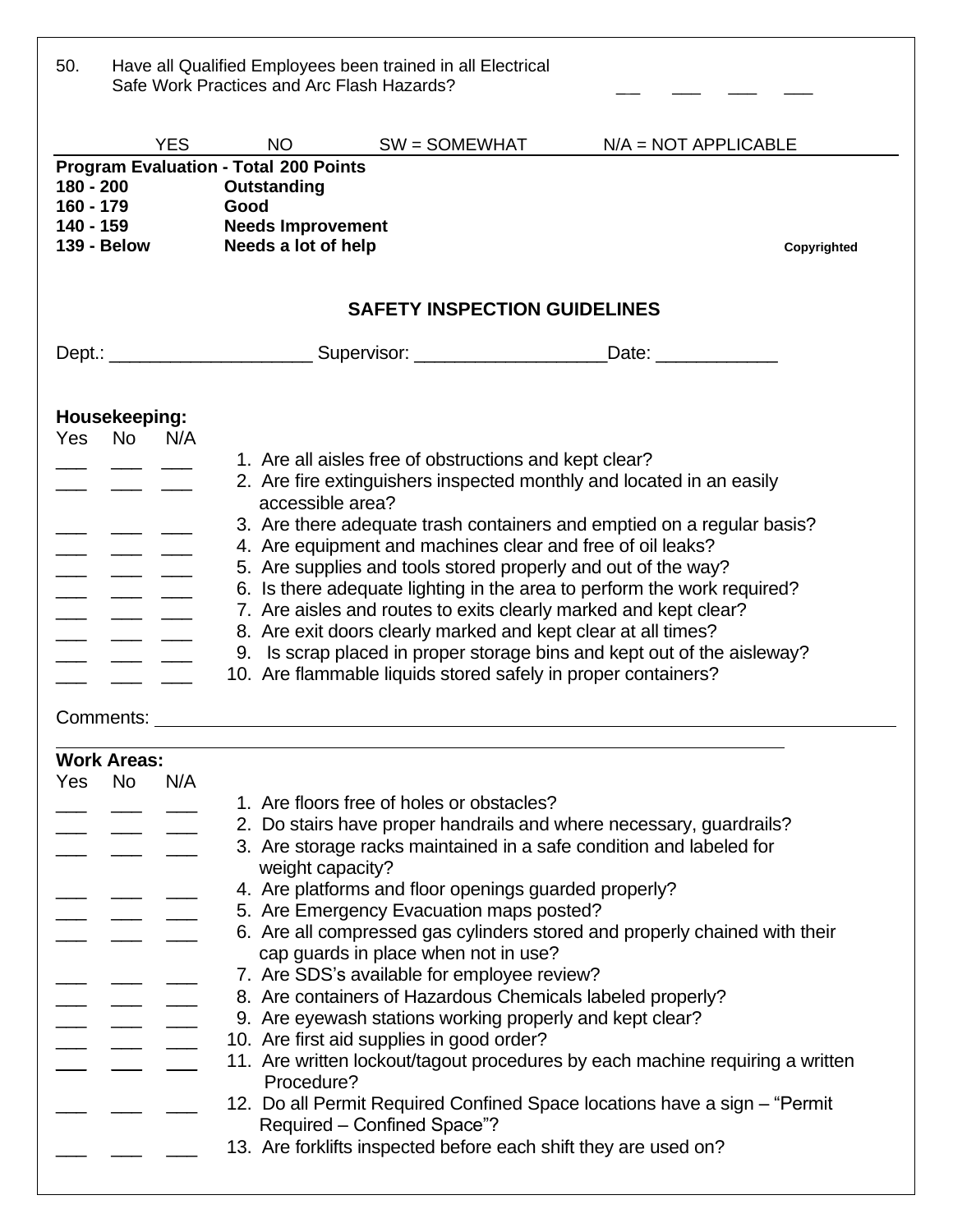| Yes       | <b>No</b>  | N/A                            | <b>Machine Guarding &amp; Protection:</b>                                                              |
|-----------|------------|--------------------------------|--------------------------------------------------------------------------------------------------------|
|           |            |                                | 1. Are all belts, gears, flywheels and pulleys guarded adequately?                                     |
|           |            |                                | 2. Are points of operation guarded adequately?                                                         |
|           |            |                                | 3. Are operating controls & stop buttons clearly marked & operating properly?                          |
|           |            |                                | 4. Are grinders supplied with tongue guards adjusted to within 1/4" of the                             |
|           |            |                                | wheel and work rests adjusted to within 1/8" of the wheel?                                             |
|           |            |                                | 5. Do drill presses have a chip guard?                                                                 |
|           |            |                                | 6. Are table saws supplied with a blade cover guard?                                                   |
|           |            |                                |                                                                                                        |
|           |            |                                |                                                                                                        |
|           |            | <b>Hand &amp; Power Tools:</b> |                                                                                                        |
|           | Yes No N/A |                                |                                                                                                        |
|           |            |                                | 1. Are appropriate hand tools being supplied for the work required?<br>2. Are the tools in good shape? |
|           |            |                                | 3. Are tools placed in proper storage when not in use?                                                 |
|           | — — —      |                                | 4. Are damaged tools repaired or replaced immediately?                                                 |
|           |            |                                | 5. Are all guards in place?                                                                            |
|           |            |                                | 6. Are electrical plugs and cords in good condition?                                                   |
|           |            |                                | 7. Are the proper power tools being supplied for the job being performed?                              |
|           | Comments:  |                                | <u> 1980 - Jan Alexandro Alexander (h. 1980).</u><br>1980 - Johann Alexander (h. 1980).                |
|           | Ladders:   |                                |                                                                                                        |
|           | Yes No     | N/A                            |                                                                                                        |
|           |            |                                | 1. Are the ladder rungs in good repair?                                                                |
|           |            |                                | 2. Are side rails free of cracks?                                                                      |
|           |            |                                | 3. Are ladders inspected on a regular basis by a competent person?                                     |
|           |            |                                | 4. Are hinges in good working order and locked in place?                                               |
|           |            |                                | 5. Are employees trained in the proper use of ladders?                                                 |
|           |            |                                | 6. Are ladders stored properly when not in use?                                                        |
|           |            |                                | 7. Are only industrial grade ladders (250 lbs.) provided for use?                                      |
|           |            |                                | <u> 1980 - Johann John Stein, fransk politik (f. 1980)</u>                                             |
| Comments: |            |                                |                                                                                                        |